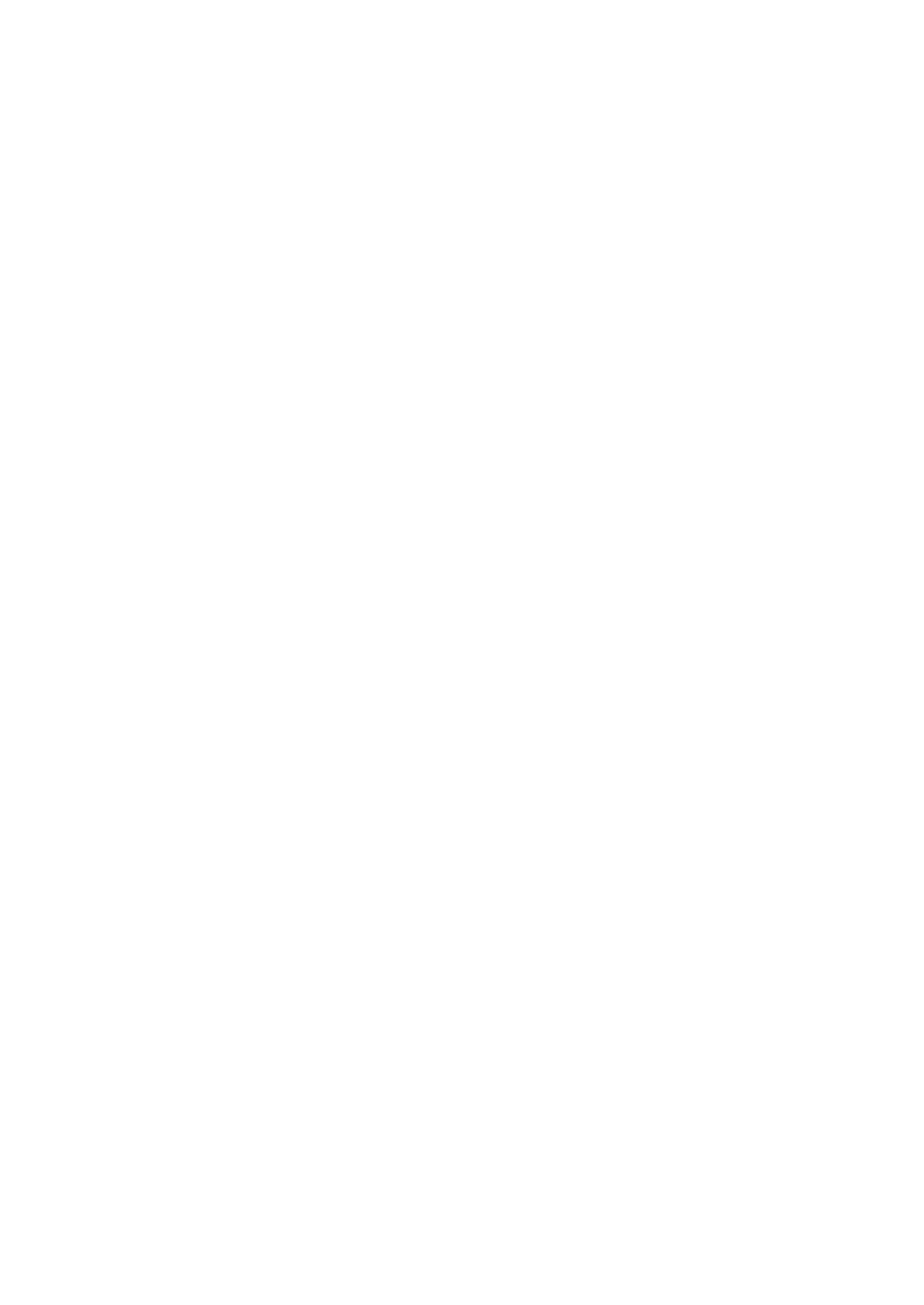# AY9669

GaAs monolithic microwave envelope detector

DC~20GHz **Rev 2.4**

five

4

# **Application 3 typical test curve (R1=0Ohm)**

Detection voltage (V) vs. frequency Detection voltage (V) vs. input power 3 one

**e 10 12 14 16 e 10 12 14 16 eight 10 12 14 16 example 1500 1500 1500 2000 2000 1600 Frequency** (MHz)



**0.01** one

Input power (dBm) **-55 ℃ + 25 ℃ + 85 ℃ + 85 ℃ + 85 ℃** 

**-16- 14- 12- 10 -8 -6 -4 -2 0 2 4 6**

 $\sqrt{ }$ ÷



| $-15$ d $Bm$ | 10dBm | 5dBm  | 02211 | CH.    | .5GH                     |
|--------------|-------|-------|-------|--------|--------------------------|
| 0dBm         | 5dBm  | 10dBm | 1GHz  | 1.5GHz | 20H <sub>2</sub><br>ZGHZ |